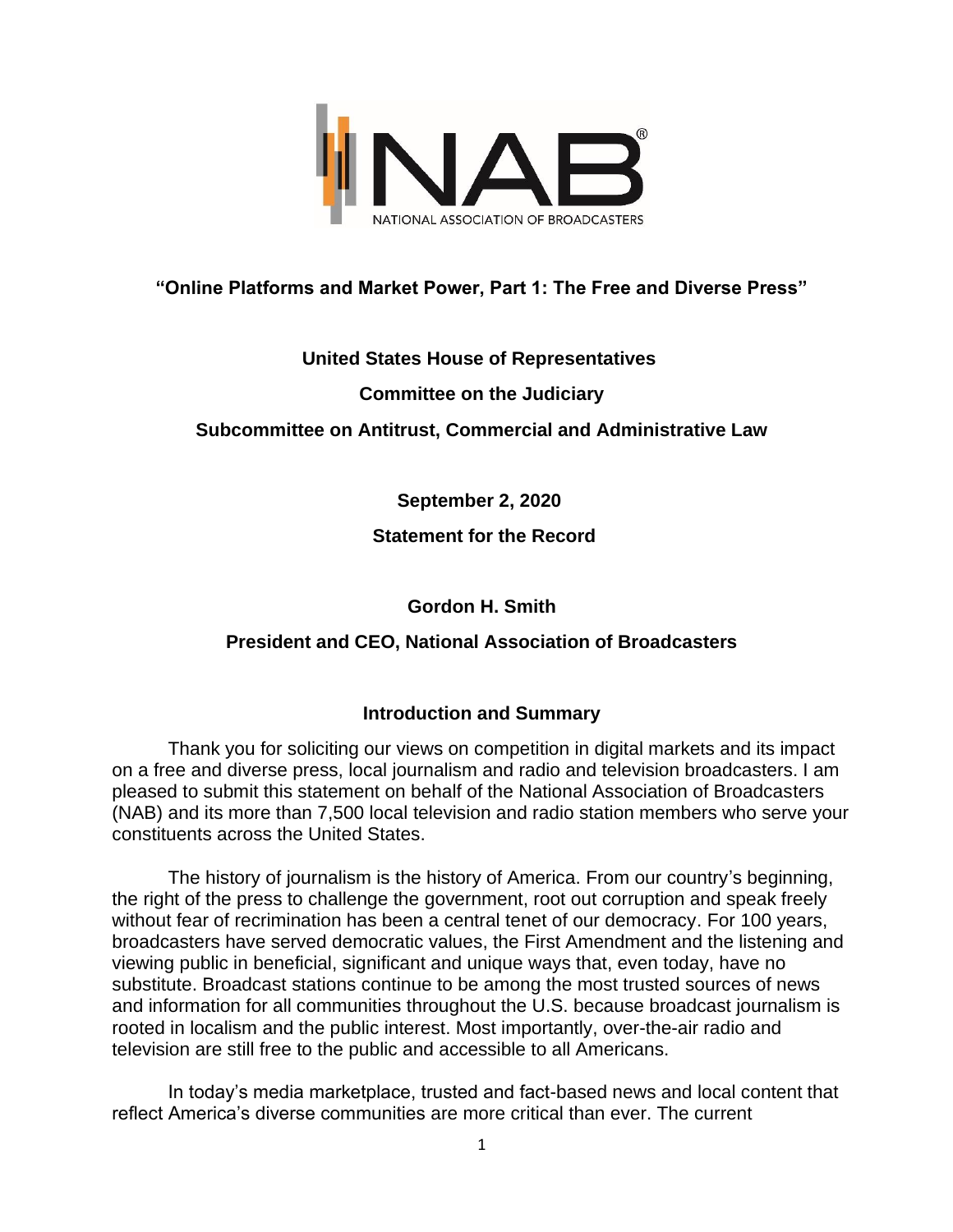coronavirus pandemic has illustrated the value and demand for local broadcasting to educate and inform communities and help keep them safe. As during all emergencies or times of crisis, local broadcasters have not only served the public through continued reporting, but also through public service announcements (PSAs) and other myriad contributions, such as organizing food banks and blood drives, airing church services and high school graduations, enhancing children's educational programming and more. To date, TV and radio stations have aired NAB's COVID-19 PSAs more than 765,500 times for an estimated ad value of more than \$156,500,000 – and these numbers do not include the likely much greater number of other coronavirus-related PSAs aired by NAB members.

Yet, even as the demand for free, local and reliable content remains high, its provision is being undermined on multiple fronts. In the short-term, the current pandemic has caused massive declines in the broadcast industry's advertising revenues, resulting in severe economic harm that threatens the continued viability of many TV and, especially, radio stations. In the longer-term, the revolution in digital technologies and the exponential growth of the internet have fundamentally altered the media and advertising landscape. This transformation has stacked the competitive deck against broadcast stations and other media providing news and information, especially local content, to communities across the country. As we explain in detail below, local journalism is now at risk due to the unchecked competitive position held by a handful of dominant digital technology platforms in today's marketplace.

As an initial matter, local news production is costly for broadcast stations. News costs consistently account for about one quarter of TV stations' total annual operational expenses, and stations also make major capital expenditures to support their news operations. Unsurprisingly, many studies have shown that TV stations earning higher revenue produce more local news programming. Because broadcast stations provide over-the-air (OTA) services free to the public, they – and their local news operations – must depend heavily (and, in the case of radio, almost entirely) on advertising revenues.

Unfortunately, over the past two decades, radio and TV station ad revenues have significantly fallen, as the advertising market has become dominated by a few giant digital platforms. This year, the U.S. advertising revenues of a single company – Google – are projected to exceed the *combined* ad revenue of *all* TV and radio stations in the country by over \$8 billion. The market capitalizations of the largest radio and TV station groups are but a fraction of one percent of the market caps of Google, Facebook or Amazon, and stations increasingly struggle to compete for vital ad revenue against entities of this scale and scope.

Beyond diverting advertisers – and crucial revenue – away from local broadcast stations throughout the country, the digital platforms also control the technologies that power both content discovery (search) and digital advertising. Whether consumers use search engines, social networks, voice or video platforms, or even broadcasters' own apps to access news and other content, decisions made unilaterally by a few dominant digital technology giants impede local broadcasters' ability to connect with their audiences online. Earlier this year, for example, after many local stations added a COVID-19 category to their news apps, Google unilaterally flagged and removed some of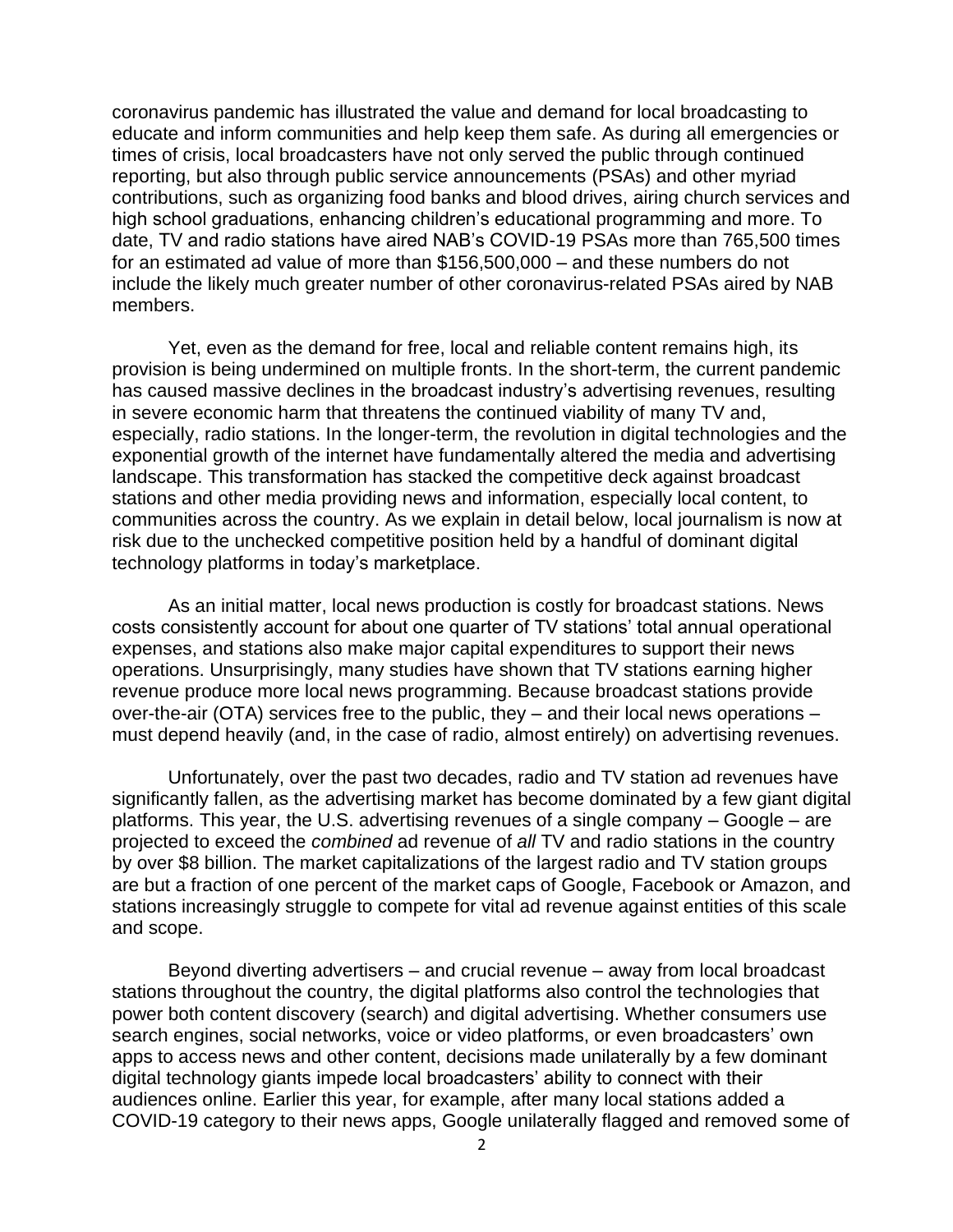those apps from its store, thereby undercutting stations' commitment to providing up-todate local and state coverage of the pandemic.

The platforms' technological control and lack of transparency also permit them to impose advertising limits and policies that impede stations' ability to effectively monetize their own content online. For instance, the platforms unilaterally determine which content is eligible to be monetized and decide the share of revenue they retain versus the amounts passed on to the content providers that bear all the costs of producing the quality content that financially benefits the platforms. Due to the platforms' market power, local broadcasters, for example, see at best a little more than half of the revenue from video ads on YouTube, and Facebook reportedly offers the same revenue share for instream ads.

It is no answer to tell broadcasters that, if they feel disadvantaged by the policies and revenue opportunities offered by the dominant platforms, they can decline to publish their content on Google, YouTube or Facebook and forego availability via various apps or devices. Because hundreds of millions of U.S. consumers use Facebook, Google and YouTube, and own smartphones, tablets and smart speakers produced by companies like Apple and Amazon, local stations have no real choice. Beyond offering OTA services, broadcasters must be available on all major platforms and types of devices to remain relevant to audiences and advertisers in the digital age. As a result, TV and radio stations lack bargaining power when dealing with the digital giants that have become gatekeepers for content providers, including local media outlets, seeking to reach audiences and monetize their content online. The digital giants have clear financial incentives to keep consumers engaged with their own platforms, content and apps, and lack effective incentives to adopt policies and practices that promote or financially reward the providers of other content, including local news.

In short, the dominance of the leading digital platforms significantly and increasingly impairs broadcasters' ability to earn the ad revenues needed to support production of local news and information. Not only do stations struggle to attract advertisers, both on-air and online, while competing against digital giants that dwarf them in scale and scope, but those platforms' control of the technologies that power digital advertising further impede broadcasters from recovering the considerable costs of producing local content in the first place. The coronavirus pandemic and recession, moreover, have only exacerbated the structural economic problems facing ad-supported media outlets that consumers and communities rely on for local news and important coverage of emergency events.

As this Committee considers solutions to the competition problems presented by the digital platforms and their detrimental impact on a free, diverse and reliable press, we emphasize our support for laws and policies that adequately address the unique role of free and local OTA broadcasting and its value in a democratic society. We commend Chair David Cicilline and Rep. Doug Collins on the introduction of the Journalism Competition and Preservation Act. As our newspaper brethren have demonstrated, there are significant antitrust-related concerns for news publishers that directly affect the continued viability of local journalism. While both our industries face similar existential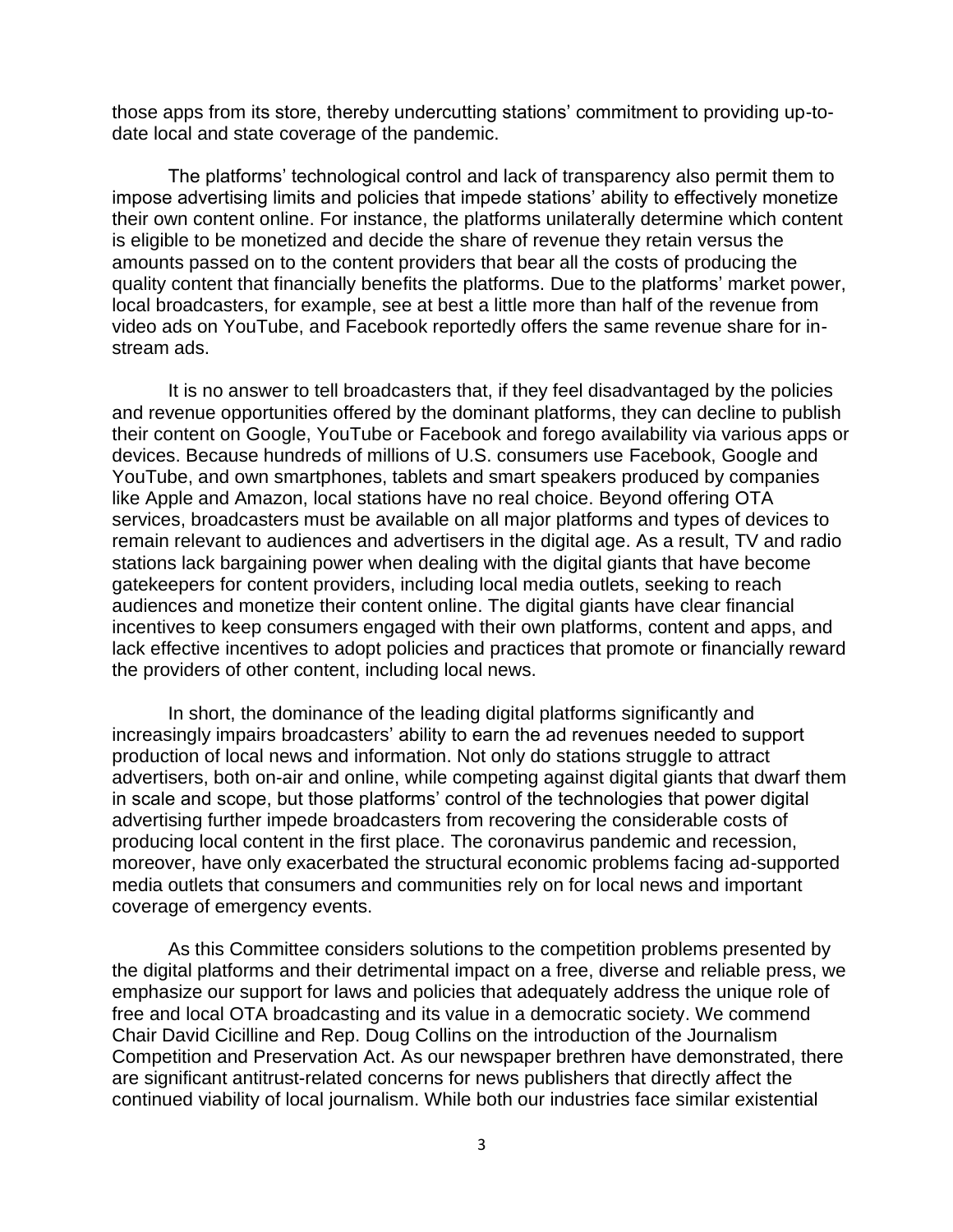threats, potential solutions need to take account of the unique circumstances affecting radio and TV broadcasting and local stations' news operations.

#### **I. Maintaining Local Broadcast News Operations and Producing Quality Local Journalism Requires Significant Financial and Staff Resources**

Local news production is costly for broadcast stations. Over the period 2003-2018, news costs, on average, accounted for nearly 24 percent of TV stations' total expenses (and nearly 26 percent of the total expenses of ABC/CBS/Fox/NBC stations).<sup>1</sup> From 2013-2018, stations nationwide spent an average of over \$3.0 million per year producing local news, with major network affiliates expending an average of nearly \$3.6 million annually. Stations in larger markets with more resources spend much greater amounts. From 2013-2018, the average news expenses of TV stations in the ten largest markets reached almost \$9.7 million annually, while ABC/CBS/Fox/NBC stations in the top ten markets spent an average of nearly \$15.8 million annually on news.<sup>2</sup> In addition to these significant annual operational costs, stations also make major capital expenditures (*e*.*g*., the purchase of satellite trucks) to support their news operations.

Given these high costs, many studies unsurprisingly have found that TV stations earning higher revenues offer more local news and/or public affairs programming.<sup>3</sup> Radio and TV stations in mid-sized and small markets earn but a fraction of the advertising revenues earned by large market stations, due to the smaller economic bases and limited available advertising revenues in those markets.<sup>4</sup> As a direct consequence of their limited ad revenues, broadcast stations in smaller markets can afford to hire fewer news personnel, and they offer lesser amounts of local news programming.<sup>5</sup>

<sup>4</sup> According to BIA, in 2018 the average radio station in the smallest Nielsen radio markets (201-265) earned only 7.1 percent of the amount of ad revenue earned by the average radio station in the top-10 markets. Similarly, the average radio station in markets 76-100, 101-150 and 151-200 earned only 13.4, 11.7 and 10.5 percent, respectively, of the average top-10 station. BIA Advisory Services, *Local Radio Station Viability in the New Media Marketplace*, at 14 (Apr. 19, 2019) (BIA Radio Study), Attachment A to Comments of NAB, MB Docket No. 18-349 (Apr. 29, 2019). In 2017, the average TV station in the top-10 Designated Market Areas (DMAs) earned nearly 12 times the amount of ad revenues earned by the average station in the smallest DMAs (151-210) and about eight times the amount earned by stations in DMAs 101-150. *See* Attachment G to Comments of NAB, MB Docket No. 18-349 (Apr. 29, 2019) (citing BIA data).

<sup>5</sup> According to the Radio Television Digital News Association's (RTDNA) most recent survey, the average TV news station aired 5.9 hours of local news on weekdays, with small market stations (DMAs 151-210) airing an average of 4.6 hours and stations in the top-50 DMAs airing about 6¾ hours per day. Notably, TV

<sup>1</sup> *See* NAB Television Financial Reports 2004 to 2019.

<sup>2</sup> *See* NAB Television Financial Reports 2014 to 2019.

<sup>3</sup> *See, e.g.,* J.A. Eisenach and K.W. Caves, *The Effects of Regulation on Economies of Scale and Scope in TV Broadcasting*, at 4, 45-46 and Table 8 (2011) (Economies of Scale Study), attached to Reply Comments of NAB, MB Docket No. 10-71 (June 27, 2011) (citing numerous empirical studies finding a "positive and statistically significant relationship between revenue and local news production"); *accord* FCC, D. Shiman, *The Impact of Ownership Structure on Television Stations' News and Public Affairs Programming*, Media Ownership Study #4, Section I, at 21 (2007); P. Napoli, *Television Station Ownership Characteristics and Local News and Public Affairs Programming*: *An Expanded Analysis of FCC Data*, 6 Info: The Journal of Policy, Regulation, and Strategy for Telecom., Information, and Media 112, 119 (2004).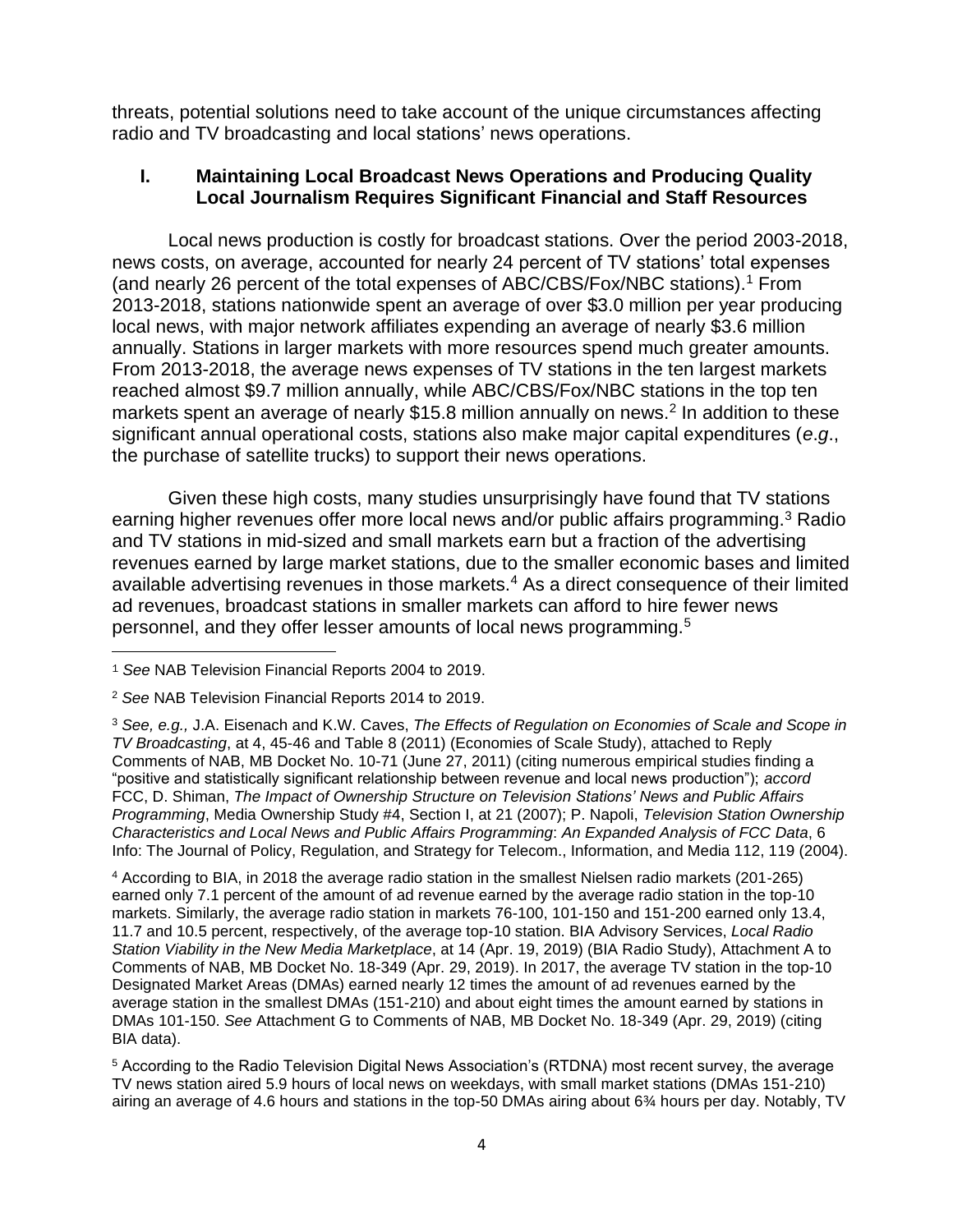Notably, RTDNA's surveys also reveal the economic pressures on local broadcast news operations. Over the past five years, only about three-fifths (60 percent) of TV stations have reported profitable local news operations, while many radio stations in markets of all sizes struggle to make local news programming financially viable.<sup>6</sup> Emergency journalism places particular financial stress on broadcasters, as local stations often cover disasters and crises 24/7, foregoing their regular advertiser-supported programming while incurring extra costs, such as overtime for employees.<sup>7</sup> And as TV and radio stations face ever greater financial challenges due to profound competitive changes in the advertising marketplace, they may be unable to maintain their current levels of local news production, let alone improve the quantity or quality of their local journalism.<sup>8</sup>

#### **II. Competitive Dynamics in Today's Advertising Marketplace Are Undermining Broadcast Stations' Ability to Earn the Revenues Necessary to Support Local Journalism**

Because broadcast stations provide over-the-air (OTA) services free to the public and cannot rely on subscription fees or pay walls, they – and their local news operations – depend heavily (and, in the case of radio, almost entirely) on advertising revenues. BIA has estimated that, from 2000-2018, local TV stations' total OTA ad revenue fell by 13.4 percent in nominal terms and by 40 percent in real terms (*i*.*e*., after accounting for

stations with very small news staff (1-10 employees) aired only 1.2 hours of local news each weekday, while stations with very large news staff (over 50 employees) aired 8.6 hours per day. RTDNA, Bob Papper, *A Shocking Development*: *A Small Increase in Local TV Newsrooms* . . . *and a Record Amount of Local News* (May 15, 2019). The same holds true for radio stations. *See* RTDNA, Bob Papper, *Most Radio Stations Run Local News* . . . *and a Little More of It This Year* (May 15, 2019) (stating that the "bigger the staff, the more news a [radio] station runs," without exception).

<sup>6</sup> *See* RTDNA, Bob Papper, *The Business of News*: *TV* (May 15, 2019); RTDNA, Bob Papper, *Radio News Profits Edge Down but Budgets Edge Up* (May 15, 2019) (according to responding news directors/general managers with knowledge of their stations' finances, only 12.4 percent reported their stations earned a profit on news in 2018, consistent with the previous five years).

<sup>7</sup> *See* FCC, Steven Waldman, *The Information Needs of Communities*, at 79-80 (July 2011) (citing examples, including one TV station in New Orleans that stayed on air for 16 days straight without commercials during Hurricane Katrina).

<sup>&</sup>lt;sup>8</sup> Beyond earning additional revenues, broadcasters also could better support their local news operations if they were permitted to achieve greater economies of scale and scope by acquiring more stations in local markets, thereby spreading the high costs of news production across more outlets. Multiple economists have found that TV broadcasting generally, and local news production specifically, are "subject to strong economies of both scale and scope," which are, by definition, "associated with falling unit costs of production" and "hence are *prima facie* welfare enhancing." Economies of Scale Study at 1-3 (concluding that placing undue limits on broadcasters' ability to achieve scale and scope economies "result[s] in higher costs, lower revenues, reduced returns on invested capital [and] lower output," including "significantly reduc[ed]" local news output); *accord* Decl. of M. Israel and A. Shampine, Comments of NAB, MB Docket No. 10-71, at Appendix B  $\P$  49-51 (June 26, 2014) (finding that economies of scale and scope exist in TV broadcasting and that both lead "to increased investment in news programming"). Decades-old FCC rules, however, prevent achievement of these beneficial scale economies by, among other restrictions, prohibiting broadcasters from owning more than one TV station in most DMAs.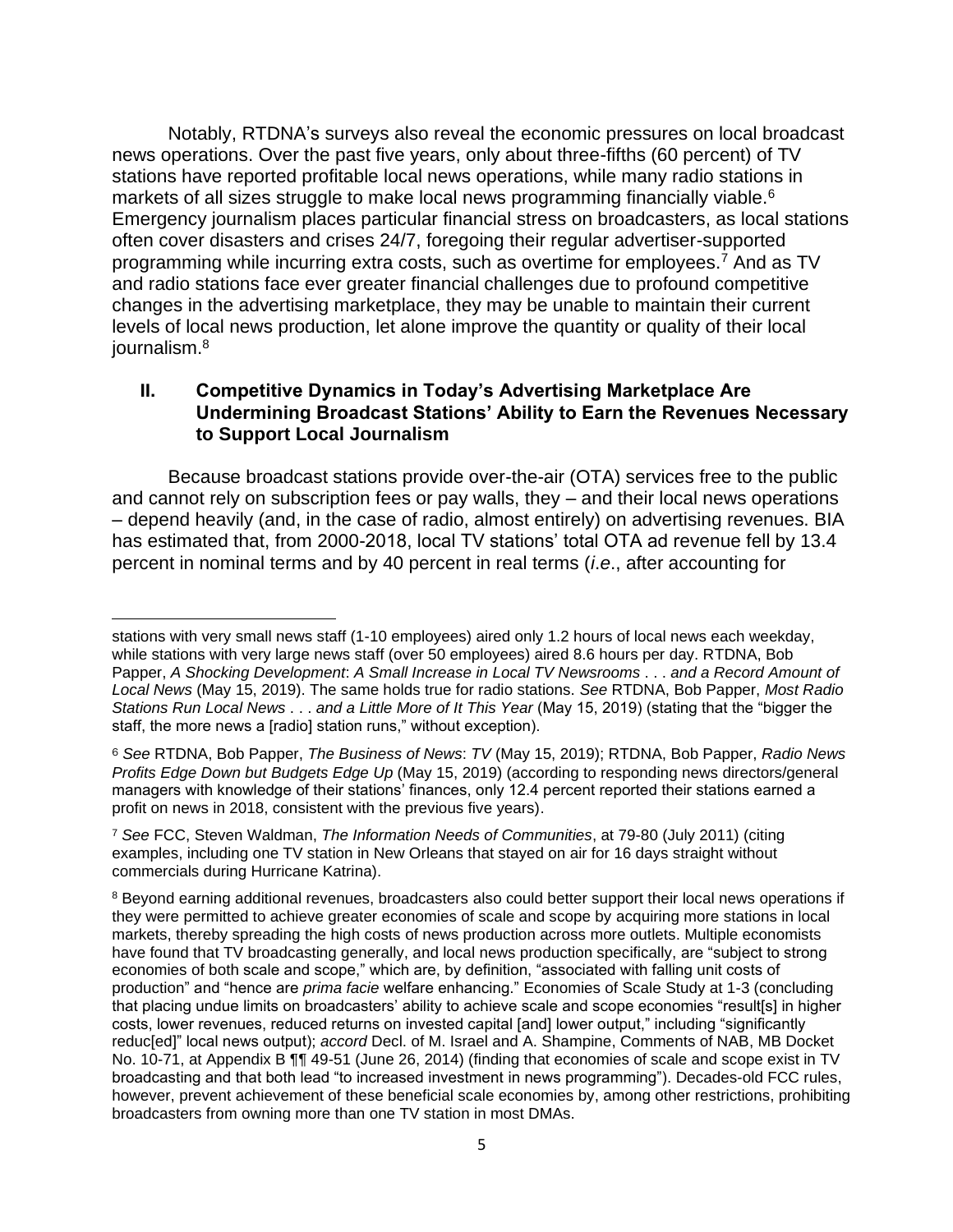inflation).<sup>9</sup> BIA data also show that the radio industry's total OTA ad revenues fell 25 percent from 2004 to 2018, even without adjusting for inflation.<sup>10</sup>

Rather than any temporary business cycle effects, the long-term and continuing declines in local stations' ad revenues reflect the transformation of the advertising marketplace due to digital technologies and the explosive growth of a small number of giant digital ad platforms. In just a few short years, these platforms have come to dominate the competitive landscape. As the ad revenues of traditional media fell, Kagan estimated that digital (online/mobile) ad revenues grew by a Compounded Annual Growth Rate of 17.7 percent from 2010-2019, with its share of the total U.S. advertising market growing from 12.6 percent in 2010 to 42.2 percent in 2019.<sup>11</sup> Kagan projects these trends will continue, with digital capturing 59.5 percent of overall U.S. advertising revenue by 2029, and – even more ominously for local TV and radio stations – predicts digital gaining still higher shares of local ad dollars.<sup>12</sup>

NAB and our members have attested to the real-world, local market consequences of this fundamental shift in the advertising market. At the Federal Communications Commission (FCC), radio and TV stations from across the country have recounted losing multitudes of local advertisers across all industry sectors, and large percentages of their ad dollars, to digital platforms, including Google, YouTube and Facebook, <sup>13</sup> which, according to Borrell Associates, has become the most popular marketing vehicle for local advertisers.<sup>14</sup> At a Department of Justice (DOJ) workshop on competition in TV and digital advertising last year, NAB and representatives of TV station groups, cable operators and online platforms all agreed – contrary to DOJ's woefully outdated view of the marketplace – that TV broadcasters, multichannel video providers and digital platforms directly compete for advertising.<sup>15</sup>

<sup>9</sup> BIA Advisory Services, *The Economic Irrationality of the Top*-*4 Restriction*, at 16 and Fig. 10 (Mar. 15, 2019) (BIA TV Study), Attachment B to Comments of NAB, MB Docket No. 18-349 (Apr. 29, 2019).

<sup>10</sup> *See* BIA Radio Study at 10-11 and Fig. 7.

<sup>11</sup> Kagan Market Intelligence, Derek Baine, *Rapidly changing video world impacts advertising market*, at 6-7 (2020) (estimating that radio and TV stations had a 4.7 percent and 7.1 percent share, respectively, of total U.S. advertising revenues in 2019).

<sup>12</sup> *See id*. at 8-10 (projecting higher growth rates for digital advertising in local markets than at the national level over the next decade and estimating that digital platforms will earn two-thirds of total local ad dollars in 2023 and surpass 70 percent later in the decade).

<sup>13</sup> *See*, *e*.*g*., Comments of Meredith Corp., MB Docket No. 18-349, at 2 (Apr. 29, 2019); Joint Reply Comments of Broadcast Licensees, MB Docket No. 18-349, at 10-13 (May 29, 2019); Comments of Connoisseur Media, *et al*., MB Docket No. 18-349, at Exhibit C (Apr. 29, 2019) (providing declarations from ten radio companies as to their losses of specific advertisers, *e*.*g*., auto/RV dealers; banks/credit unions; hospitals and various medical service providers; local and chain restaurants and bars; real estate companies; state lotteries; local colleges; and innumerable retail businesses and service providers, including home stores, garden centers, repair services, jewelry stores, dry cleaners, *etc*.).

<sup>14</sup> Borrell Associates, *2019 Benchmarking Local Media's Digital Revenues*, Executive Summary, at 4.

<sup>15</sup> *See* Remarks of Rick Kaplan, general counsel and executive vice president, NAB, "Executive Suite: Competitive Dynamics in Advertising: Does Local Broadcast Compete with Cable Spot and Online Advertising?", Panel at DOJ Antitrust Division, *Public Workshop on Competition in Television and Digital*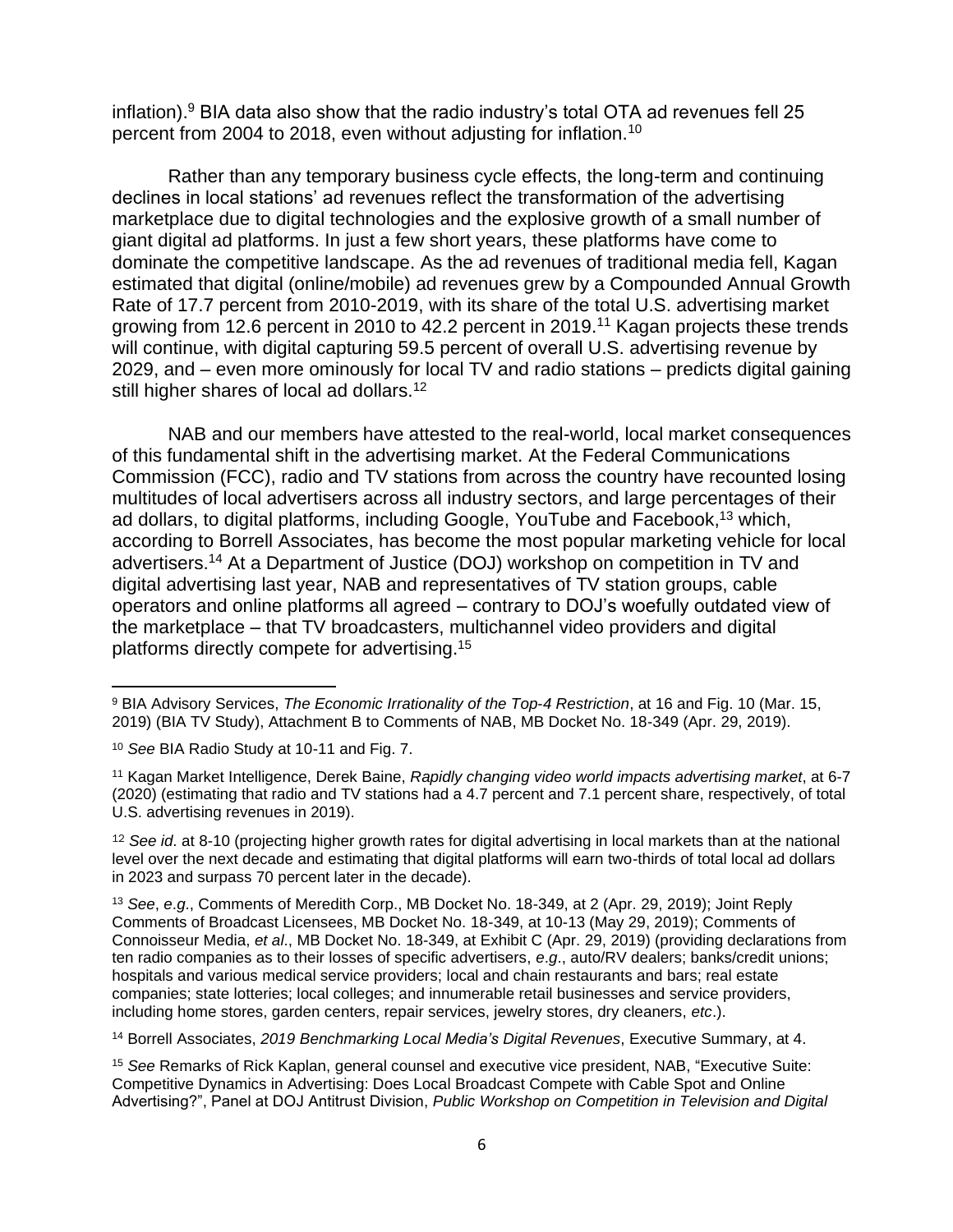The massive shift in advertising to other platforms has profoundly affected local broadcasters. Stations in mid-sized and small markets with limited economic bases have been disproportionately impacted because any significant loss of revenue has an outsized effect on their ability to pay the largely fixed costs required to operate and to produce or acquire news and other programming.<sup>16</sup> Implementation of the next generation broadcast TV transmission system, ATSC 3.0 (Next Gen TV), will require notable investments by local stations. Only those TV stations with sufficient revenues will be able to make the necessary investments and offer the improved services that Next Gen TV enables, including ultra-high definition programming, better emergency alerting, mobile services, interactivity, hyper-local content and more.<sup>17</sup>

The sheer size and scale of the digital platforms that dominate the advertising landscape impair local stations' ability to compete effectively for vital ad revenue. The market capitalizations of the largest TV and radio station groups are but a fraction of one percent of the market caps of Google, Amazon and Facebook.



*Advertising* (May 2-3, 2019) (DOJ Workshop); Written Comments of NAB, DOJ Workshop (June 17, 2019). Inexplicably, DOJ continues to adhere to its analog-era view that broadcast TV stations compete for advertising only against other TV stations, refusing to recognize that the competitive world has changed since the mid-20<sup>th</sup> century. As a result, DOJ's merger and acquisition policies continue to prevent local TV broadcasters from achieving the vital economies of scale that would improve their long-term financial viability and provide much needed support for stations' local news operations. *See* note 8, *supra*.

<sup>16</sup> Broadcast stations have substantial fixed costs (*i*.*e*., the basic costs of running a station, including engineering, sales, programming, *etc*.) that must be met before they can hire additional staff, upgrade equipment or expand their news coverage. *See*, *e*.*g*., BIA Radio Study at 31.

<sup>17</sup> *See* BIA TV Study at 2.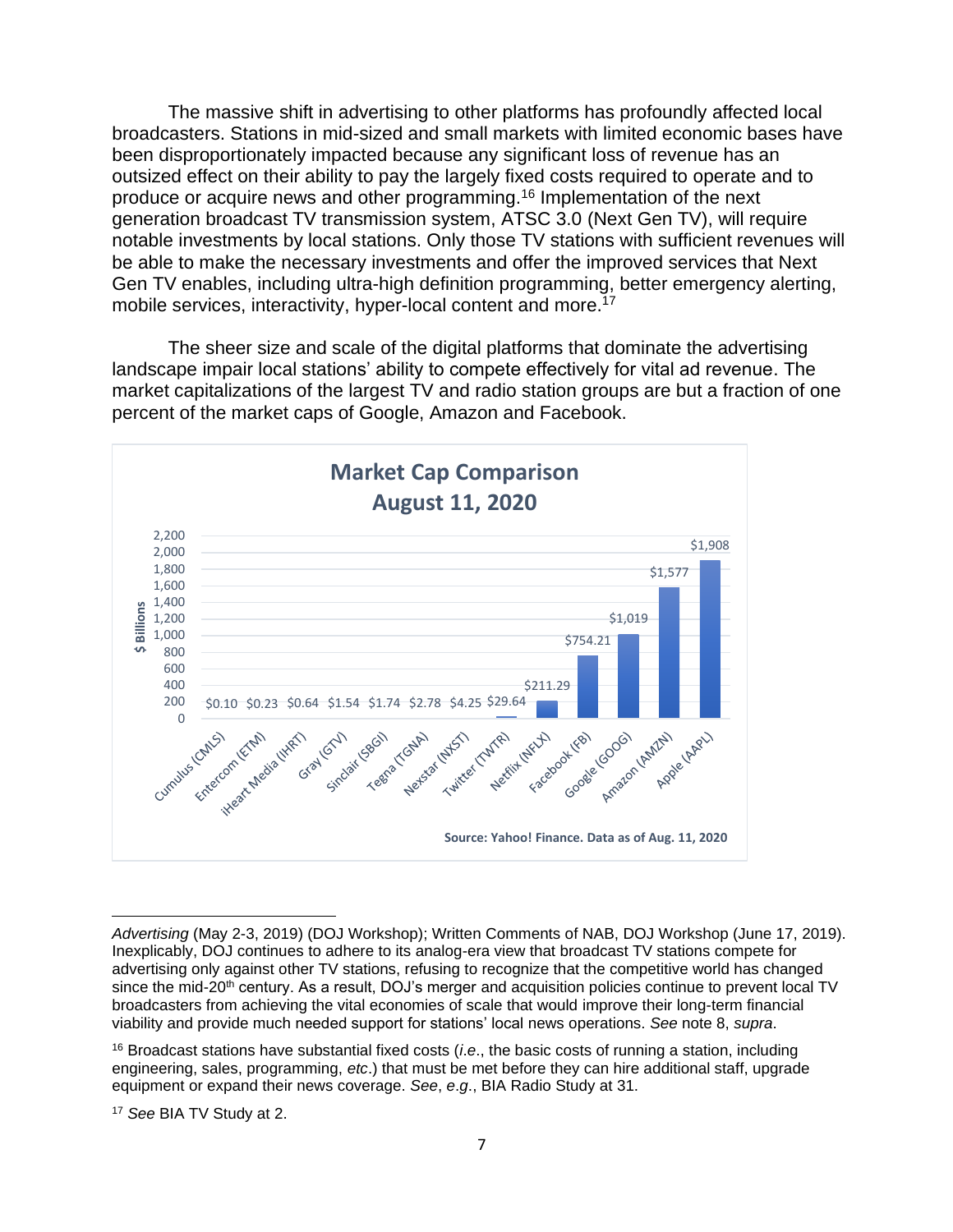In 2020, the U.S. advertising revenues of a single company – Google – are projected to exceed the *combined* ad revenues of *all* TV *and* radio stations in the country by more than \$8 billion, and Facebook's advertising revenues will exceed the combined ad revenues of all broadcast stations by a small margin.<sup>18</sup> Industry observers routinely refer to digital advertising as dominated by the Facebook-Google "duopoly," which in recent years has controlled over 60 percent of U.S. digital spending, with Amazon, "[r]ather than disrupting the duopoly," now "looks to have joined it as a third giant."<sup>19</sup> The unregulated and unchecked growth of the advertising and technology giants is in stark contrast to the severe and archaic restrictions placed on the scale and scope of local media providing local news to the public.<sup>20</sup>

When asked about competition in its local market, a radio broadcaster in central New York state said last year:

If you add all the radio money in the market, it's about 7 cents on the dollar… In five years, Facebook and Google have taken more money out of the marketplace than all the radio companies combined. There has been a pivot point on who the competition is. No longer is it the radio guy across the street.<sup>21</sup>

This statement incapsulates the serious challenges now facing radio and TV stations. Simply put, the structure of today's advertising marketplace, dominated by massive digital platforms present in every local market in the U.S., inhibits TV and radio stations from competing effectively for the ad dollars necessary to maintain their day-today operations and to sustain – let alone improve – local news, emergency journalism and other highly valued free, OTA programming.

The coronavirus pandemic and recession have only exacerbated the problems facing local broadcast journalism. The pandemic's shock to the advertising market caused stations' revenues to plummet. This past spring, radio broadcasters reported ad revenue declines between 40-70 percent and local TV stations experienced drops of 40- 60 percent.<sup>22</sup> Broadcasters have been forced to reduce salaries and lay off or furlough

<sup>18</sup> eMarketer estimates that Google's and Facebook's U.S. ad revenues will be \$39.58 billion and \$31.43 billion, respectively, in 2020. eMarketer, *Google Ad Revenues to Drop for the First Time* (June 23, 2020). According to BIA, local TV and radio station ad revenues (counting both their OTA and much more limited digital revenues) will total \$31.3 billion this year. *See* BIA Advisory Services, *BIA Revises Local Radio Advertising Estimates Down to* \$*12*.*8B in 2020 Due to Pandemic* (June 25, 2020); BIA Advisory Services, *BIA Lowers 2020 Local Television Station Advertising Revenue Forecast to \$18*.*5B* (May 21, 2020).

<sup>19</sup> Nicole Perrin, *Facebook*-*Google Duopoly Won't Crack This Year*, eMarketer (Nov. 4, 2019) (stating that "[d]igital ad market consolidation shows little sign of stopping," and projecting that in 2020 about 70 percent of U.S. digital ad dollars "will end up with one of the three leading ad sellers").

 $20$  For example, the FCC's newspaper/broadcast cross-ownership ban – adopted in 1975 – still prohibits common ownership of even a single radio or TV station and a newspaper in the same local market.

<sup>21</sup> David Menconi, *Five Independent Radio Broadcasters Discuss Their Strategies For Small*-*Market Success*, Billboard (Sept. 17, 2019).

<sup>22</sup> Radio Ink, *Just How Bad Is The Ad Revenue Decline?* (May 7, 2020); Harry Jessell, *Magid*: *Local TV To Feel* '*Devastating' Ad Impact*, TVNewsCheck (May 4, 2020).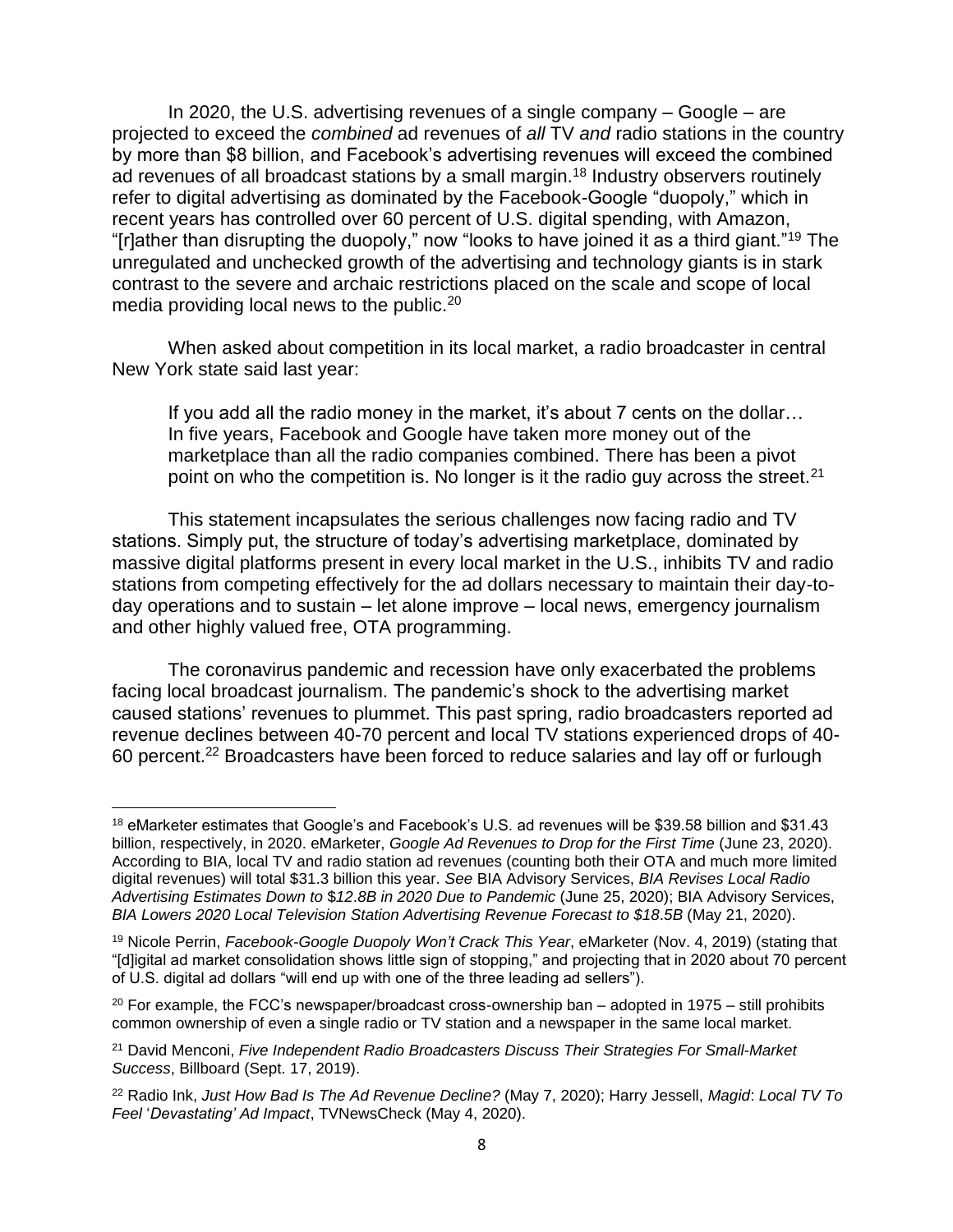employees, including news staff, and some radio stations have gone silent.<sup>23</sup> Ironically, these advertising-related layoffs occurred at the same time that viewership of local and national broadcast TV news significantly increased, as Americans sought a trusted source of information about the pandemic.<sup>24</sup> Given that the overall U.S. ad market took nearly a decade to fully recover from the last major recession in 2008-2009, the advertiser support for broadcast journalism – already undermined by the Facebook-Google duopoly – appears increasingly at risk.

#### **III. The Dominant Digital Platforms Control Much of the Technology That Powers Both Content Discovery and Digital Advertising, Inhibiting Stations' Ability to Reach Consumers and Monetize Their Own Content**

Beyond diverting advertisers of all types – and their crucial ad dollars – away from broadcast stations in local markets across the country, the dominant digital platforms also essentially control the technology that powers both content discovery (search) and digital advertising. This control of technology further increases the marketplace dominance of the leading digital platforms and exacerbates the struggles of broadcast stations to earn the revenues needed to fund local journalism or even to reach consumers with their content.

Today, the top platforms direct truly remarkable levels of consumer traffic. Google doesn't just lead the search engine market, "it dominates,"<sup>25</sup> with a 87.6 percent share of the market in the U.S. and around 92 percent globally.<sup>26</sup> YouTube (owned by Google) has nearly 70.6 percent of the U.S. online video platform market with about 74 percent worldwide,<sup>27</sup> and Facebook dominates the social media market, with a 61.3 percent share in the U.S. and around 74 percent globally.<sup>28</sup> Consumers access these platforms via smartphones, tablets, smart speakers and other devices designed by a few leading technology companies, such as Apple.

Given their usage by hundreds of millions of consumers, broadcasters must be available via all these platforms and devices to remain relevant to audiences and advertisers in the digital age. Local stations consequently lack bargaining power when dealing with the massive digital companies that essentially have become gatekeepers for content providers, including local TV and radio stations, needing to reach online audiences. These digital giants have clear incentives to keep consumers engaged with

<sup>23</sup> *See*, *e*.*g*., Inside Radio, *Coronavirus*-*Related Cuts At Saga*, *Alpha Media*, *Forever Media* (Mar. 30, 2020); Al Tompkins, *Tegna* f*urloughs local TV news staff*, *managers take temporary pay cut*, Poynter (Apr. 6, 2020); Inside Radio, *April Saw A Big Spike In Stations Going Silent* (Apr. 29, 2020).

<sup>24</sup> *See*, *e*.*g*., Lillian Rizzo, *Local TV Sees Spike in Viewers*, *Drop in Ads in Coronavirus Crisis*, The Wall Street Journal (Apr. 3, 2020); Rick Porter, *Network Newscasts Keep Up Ratings Momentum During Pandemic*, The Hollywood Reporter (Apr. 22, 2020).

<sup>25</sup> Sarah Berry, *2020 Search Market Share*: *5 Hard Truths About Today's Market*, WebFX (July 13, 2020).

<sup>&</sup>lt;sup>26</sup> As of July 2020, statcounter GlobalStats, [https://gs.statcounter.com/search-engine-market-share.](https://gs.statcounter.com/search-engine-market-share)

<sup>27</sup> [https://www.datanyze.com/market-share/online-video--12/Datanyze%20Universe/youtube-market-share,](https://www.datanyze.com/market-share/online-video--12/Datanyze%20Universe/youtube-market-share) accessed August 17, 2020.

<sup>28</sup> As of July 2020, statcounter GlobalStats, [https://gs.statcounter.com/social-media-stats.](https://gs.statcounter.com/social-media-stats)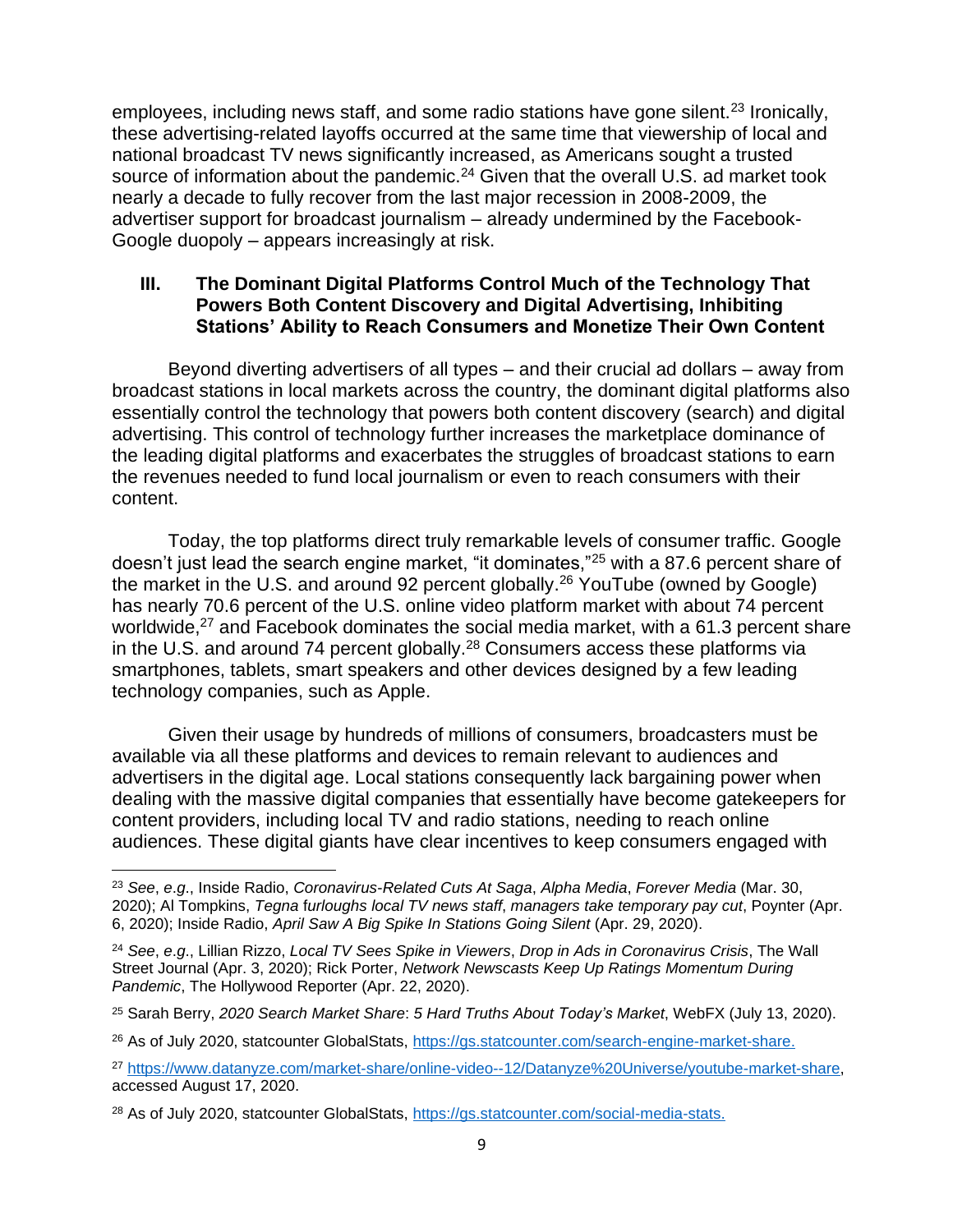their own platforms, content and apps, and no effective incentives to adopt policies and practices that promote the providers of other content, including local news, or permit local stations and other media outlets to fully monetize their online content.

#### **A. Platforms' Unilateral Decisions Heavily Impact Stations' Ability to Reach Consumers**

Whether consumers use search engines, social networks, voice or video platforms, or broadcasters' apps to access news and other content online, decisions made unilaterally by a few dominant digital platforms impede local broadcasters' ability to connect online with their audiences. The ranking algorithms used by platforms determine what sources, articles and clips appear, or are "surfaced," to users. While the platforms constantly adjust and tweak them, those algorithms have consistently favored national sources over local sources; frequently favored controversial and polarizing content and opinion sources over high-quality journalism; and can often make it difficult for smaller, local publishers to reach audiences at all. The platforms' ranking changes – often made without consultation with broadcasters or other publishers – additionally can disrupt audience engagement with broadcasters' content, as well as stations' online revenue strategies.

*National vs. Local Sources*. National sources have a multitude of advantages over local sources online. Regardless of the popularity of a local news source within its market, the total number of page views, shares, followers or other aggregate metrics will necessarily be smaller than those of national outlets. Due to their relatively modest numbers of followers or page views, small market radio and TV stations often have found it difficult to meet the requirements to appear on the first page of search results or even appear at all on news aggregation sites, dramatically reducing their visibility to the online platforms' millions of users. While mid-size and large-market broadcast stations meet the platforms' minimum criteria, national sources are still likely to outrank those local sources due to their greater national followings, even for news stories with significant local components, such as major weather events or natural disasters.

Overall, local news does not seem to be a priority for the major online platforms. For example, even if consumers select local publishers specifically, those local sources do not appear prioritized in their news feed. Local broadcasters also struggle to gain placement on news-centric services. One NAB TV member, for instance, reports attempting to be placed on the Apple News platform for over eight months. During this time, the broadcaster has seen no progress in Apple's monetization review and, due to Apple's review policies, this broadcaster has been unable to gain distribution via Apple News even for non-monetized content.

App store platforms also have policies that heavily disadvantage local news sources. A consumer using their device's app store to install news apps will find national and international outlets' apps recommended at the top of the news category. They will have considerably more difficulty locating the app for their local broadcaster or newspaper, as apps with national reach and a larger potential market inevitably have more users and therefore rank higher in the news category in the platform app stores.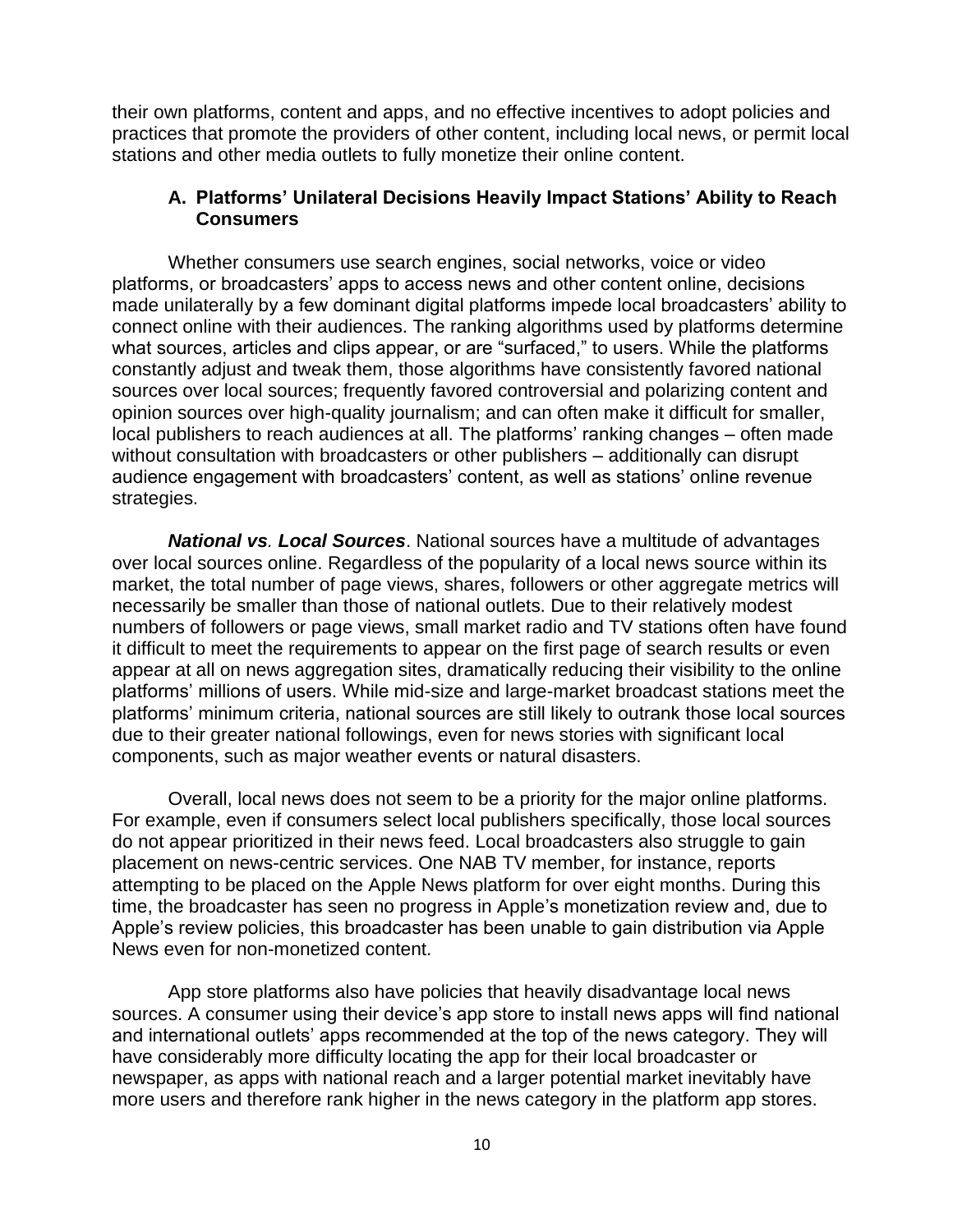In one revealing case, NAB members report that Apple changed its App Store review guidelines to force station groups that offered a local-specific app to have a single national app. Ultimately, Apple reversed this decision, but notably the number of characters available to describe an app and enable users to search for it would not have been sufficient to include every callsign and/or market information for even mid-sized station groups.<sup>29</sup> Had Apple's initial decision prevailed, it would have been virtually impossible for a local station to reach its viewers or listeners via the broadcaster's own mobile app on Apple's phones.

This case clearly illustrates the power over content that companies like Apple exert through their control of digital technologies. As of early 2020, 85 percent of the total U.S. population ages 12+, or 240 million people, owned smartphones.<sup>30</sup> Apple is the leading brand of smartphone in the U.S., and it possesses the ability to push its own content (Apple TV+, Apple Music) to the millions of its phones and other devices in consumers' hands, to the disadvantage of other content providers, including broadcasters. Reportedly, Google also has been removing applications for duplicate content without considering the established local brands that separate applications serve.

In addition to the mobile and desktop environments, large platforms' decisions that favor national over local sources also manifest on televisions through over-the-top (OTT) video platforms, such as Amazon Prime Video, Apple TV and YouTube TV. The options that viewers see on televisions when accessing OTT platforms also depend on algorithms developed by these giant international platforms. The result is a consumer experience that favors national over local content, making it increasingly hard for viewers to find news stories and other content relevant to their local communities.

Similarly, voice platforms like Amazon Alexa and Google Assistant disadvantage local broadcasters relative to other, especially national, sources. With Amazon Alexa, stations can develop "skills," enabling listeners to access local stations on smart speakers or similar devices.<sup>31</sup> However, even if a station undertakes the effort to develop these skills, it can be difficult for users to activate them because skills are not surfaced based on geography. With Google Assistant, the only option for smaller station groups that wish to be accessed via the platform is to go through an aggregator, thereby inhibiting stations' ability to reach audiences more directly. Preliminary research conducted on behalf of NAB suggests that listeners of stations, particularly in small markets, often have difficulty accessing the intended radio station via a voice platform. Confusion can occur when there are multiple stations sharing the same frequency or common name (*e.g.*, 94.7 or "B101") in different markets, as the algorithms take into

<sup>&</sup>lt;sup>29</sup> The Apple App Store limits titles to 30 characters, plus 30 characters for a subtitle, and 100 characters worth of keywords. *See* [https://developer.apple.com/app-store/product-page/.](https://developer.apple.com/app-store/product-page/)

<sup>30</sup> Edison Research and Triton Digital, *The Infinite Dial 2020* (Mar. 19, 2020) (Infinite Dial 2020). Fifty-three percent of those ages 12+, or 149 million people, owned tablets by early 2020. *Id*.

<sup>&</sup>lt;sup>31</sup> According to Amazon, a skill is "[a] set of actions or tasks that are accomplished by Alexa. Skills are like apps for Alexa, helping customers perform everyday tasks or engage with your content naturally with voice." [https://developer.amazon.com/en-US/docs/alexa/ask-overviews/alexa-skills-kit-glossary.html#s.](https://developer.amazon.com/en-US/docs/alexa/ask-overviews/alexa-skills-kit-glossary.html#s)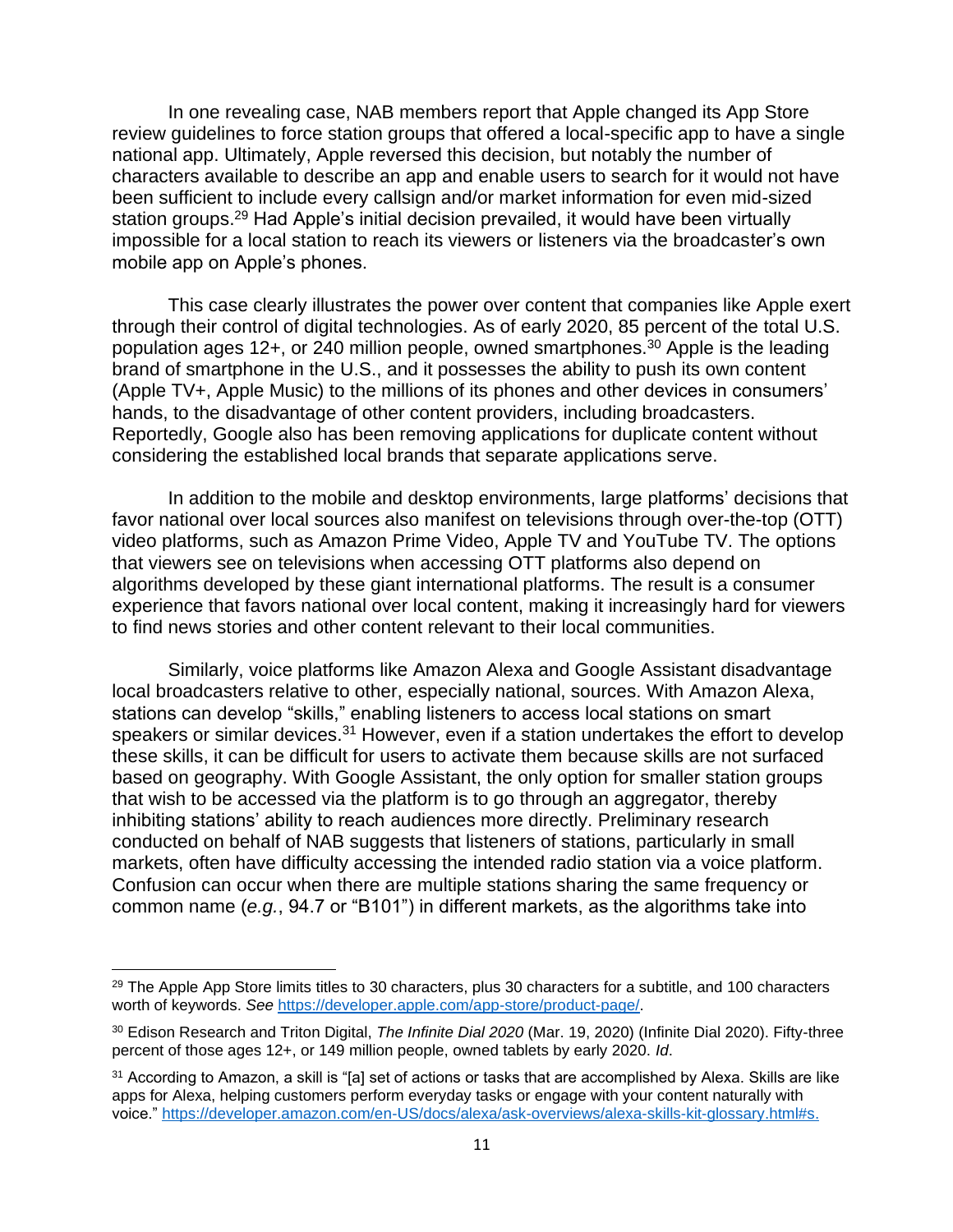account the popularity – rather than the geography – of stations in determining which station to play.

Consumers often access voice platforms via smart speakers, which Americans are rapidly adopting.<sup>32</sup> Smart speakers can influence media consumption, again to the disadvantage of local broadcast stations. For example, owners of smart speakers use Amazon Music more frequently than those without smart speakers, which is unsurprising given that Amazon Alexa is the leading brand of smart speaker.<sup>33</sup> Smart speakers also set default news providers, often major national outlets like CNN rather than local news sources.<sup>34</sup>

*Reporting vs. Opinion and Controversy*. Platforms have often placed a higher priority on stories that users interact with, rather than passively consume. In the case of news stories, this tends to result in amplification of stories users feel most strongly about, rather than those that are primarily informative.<sup>35</sup> Last year Facebook introduced a section specifically for News in an apparent attempt to offset this effect,<sup>36</sup> but its morepopular News Feed continued to rely on user engagement as a key metric to determine ranking. As a result, stories with strong opinions that elicit strong responses are often surfaced at the expense of trusted, fact-based news sources. Again, the platforms' biases negatively impact broadcast stations, which stress factual reporting of local/regional events. More recently, Facebook made another change to its algorithm to prioritize original reporting in its news feed ranking to try to counteract this problem, but it remains unclear how these changes will impact reach.<sup>37</sup>

*Platform decisions that impact news coverage*. When Facebook initially introduced its ad archive for all political ads,<sup>38</sup> it defined political ads to include any content relating to politics or issues of national importance, which immediately and adversely affected stations' promotion of their news content. Specifically, a publisher may often buy an ad on Facebook to increase the reach of its news story and drive traffic to its website. But if the story is related to coverage of a political campaign or a nationally important issue (*e*.*g*., education or immigration policy), then Facebook would deem the publisher's promotional ad to be political, even if the article being linked to was pure fact-

<sup>32</sup> As of early 2020, 27 percent of the 12+ U.S. population (76 million people) owned a smart speaker, up from only seven percent in 2017. Infinite Dial 2020.

<sup>33</sup> *See* Edison Research and Triton Digital, *The Infinite Dial 2019* (Mar. 2019); Infinite Dial 2020.

<sup>34</sup> *See* Rachel Withers, *Is Getting Our News From Smart Speakers a Threat to Media Diversity?,* Slate (Aug. 7, 2018); Nic Newman, *Digital News Project*: *The Future of Voice and the Implications for News*, Reuters Institute, at 24-25 (Nov. 2018).

<sup>35</sup> See *Bringing People Closer Together*, Jan. 11, 2018, *available at*  [https://about.fb.com/news/2018/01/news-feed-fyi-bringing-people-closer-together/.](https://about.fb.com/news/2018/01/news-feed-fyi-bringing-people-closer-together/)

<sup>36</sup> Introducing Facebook News, Oct. 25, 2019, [https://about.fb.com/news/2019/10/introducing-facebook](https://about.fb.com/news/2019/10/introducing-facebook-news/)[news/.](https://about.fb.com/news/2019/10/introducing-facebook-news/)

<sup>37</sup> *See* Prioritizing Original News Reporting on Facebook, June 30, 2020, [https://about.fb.com/news/2020/06/prioritizing-original-news-reporting-on-facebook/.](https://about.fb.com/news/2020/06/prioritizing-original-news-reporting-on-facebook/)

<sup>38</sup> Making Advertising Transparent, October 23, 2018, [https://about.fb.com/news/2018/10/inside-feed](https://about.fb.com/news/2018/10/inside-feed-making-advertising-transparent/)[making-advertising-transparent/.](https://about.fb.com/news/2018/10/inside-feed-making-advertising-transparent/)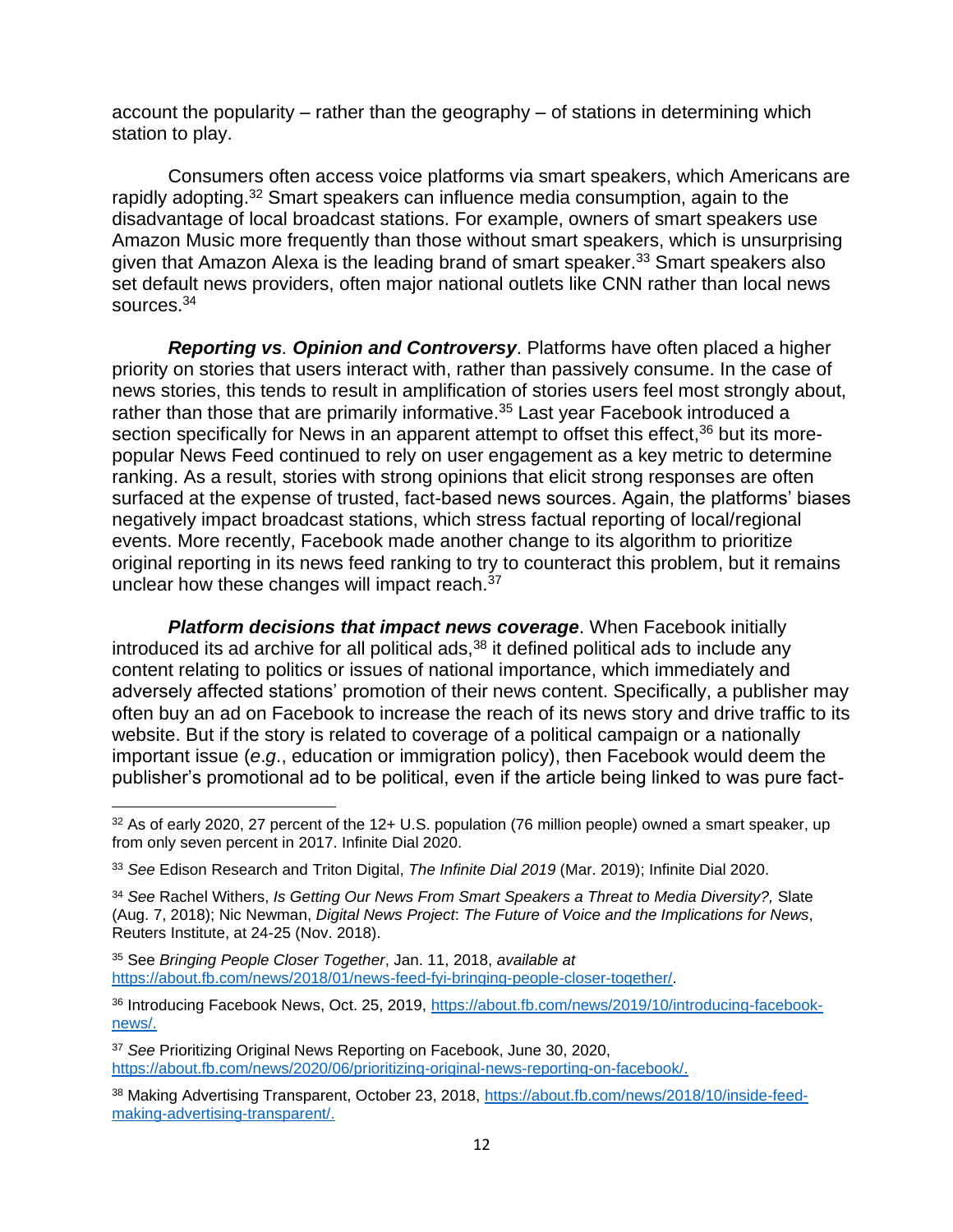based reporting. As a result, a station or other publisher would be required to enroll on Facebook as a political advertiser and include the ad promoting its own content in Facebook's political advertising archive. While Facebook has since reversed this policy and exempted most news publishers from its political advertising rules, this and other similar decisions remain solely at the discretion of the dominant platforms, and Facebook and Google are interested parties in the political advertising market. The Facebook-Google duopoly – which, according to eMarketer, "already control[s] 60.8% of the total US digital ad market" – "has an even tighter grip" on digital political ad revenues, "with a combined 77.6% this election cycle."<sup>39</sup>

Likewise, the dictates of the platforms' app stores can inhibit consumers' access to important local news coverage. Earlier this year, as state and local governments were rapidly changing policies and guidance around the coronavirus pandemic by issuing and adjusting stay-at-home orders, mask ordinances and school opening plans, many local stations added a COVID-19 category to their news app and included this new category in the app description. Google flagged and removed some of these apps from its store due to the mention of the coronavirus, as it did not consider local news apps to be an authoritative source of health information. Its action directly undercut stations' commitment to providing up-to-date local coverage of the pandemic and was contrary to Americans' increased reliance on local TV station news as a trusted source about the coronavirus outbreak.<sup>40</sup>

*Ranking based on technology choices*. Google developed a technology called Accelerated Mobile Pages (AMP), which enables pages to load faster on mobile devices. Currently, broadcast stations are *required* to use AMP to be eligible for the Top Stories category in Google search results. While enabling faster loading on mobile devices can be desirable for many reasons, the use of AMP also reduces the ability of a station both to uniquely brand and to effectively monetize content. In a key finding, a major report on digital platforms by the Australian Competition and Consumer Commission recently concluded:

The Accelerated Mobile Page (AMP) format impedes the ability of media businesses to monetize content as effectively as on their own websites. It also creates difficulties with attribution, branding and the sharing of data.<sup>41</sup>

Google has announced it is working on a new ranking signal, Google Page Experience, which will replace the requirement for pages to use AMP. These changes, however, will not occur until sometime in 2021, and the impact to stations is still

<sup>41</sup> Digital Platforms Inquiry Final Report, available at

<sup>39</sup> eMarketer, *Facebook Dominates 2019*/*2020 Political Ad Spending* (Feb. 24, 2020).

<sup>40</sup> *See*, *e*.*g*., Jon Lafayette, *Virus Crisis Bringing Young Viewers to Local Broadcast*, Broadcasting+Cable (Mar. 24, 2020).

[https://www.accc.gov.au/system/files/Digital%20platforms%20inquiry%20-%20final%20report.pdf.](https://www.accc.gov.au/system/files/Digital%20platforms%20inquiry%20-%20final%20report.pdf) In particular, the ACCC notes that AMP presents challenges in the areas of monetization by restricting the space available for advertising, diminishes brand awareness by reducing opportunities for publishers to create their own "look and feel," and enables Google to "retain[] users within its ecosystem and reduce[] monetisation opportunities for media businesses outside of AMP."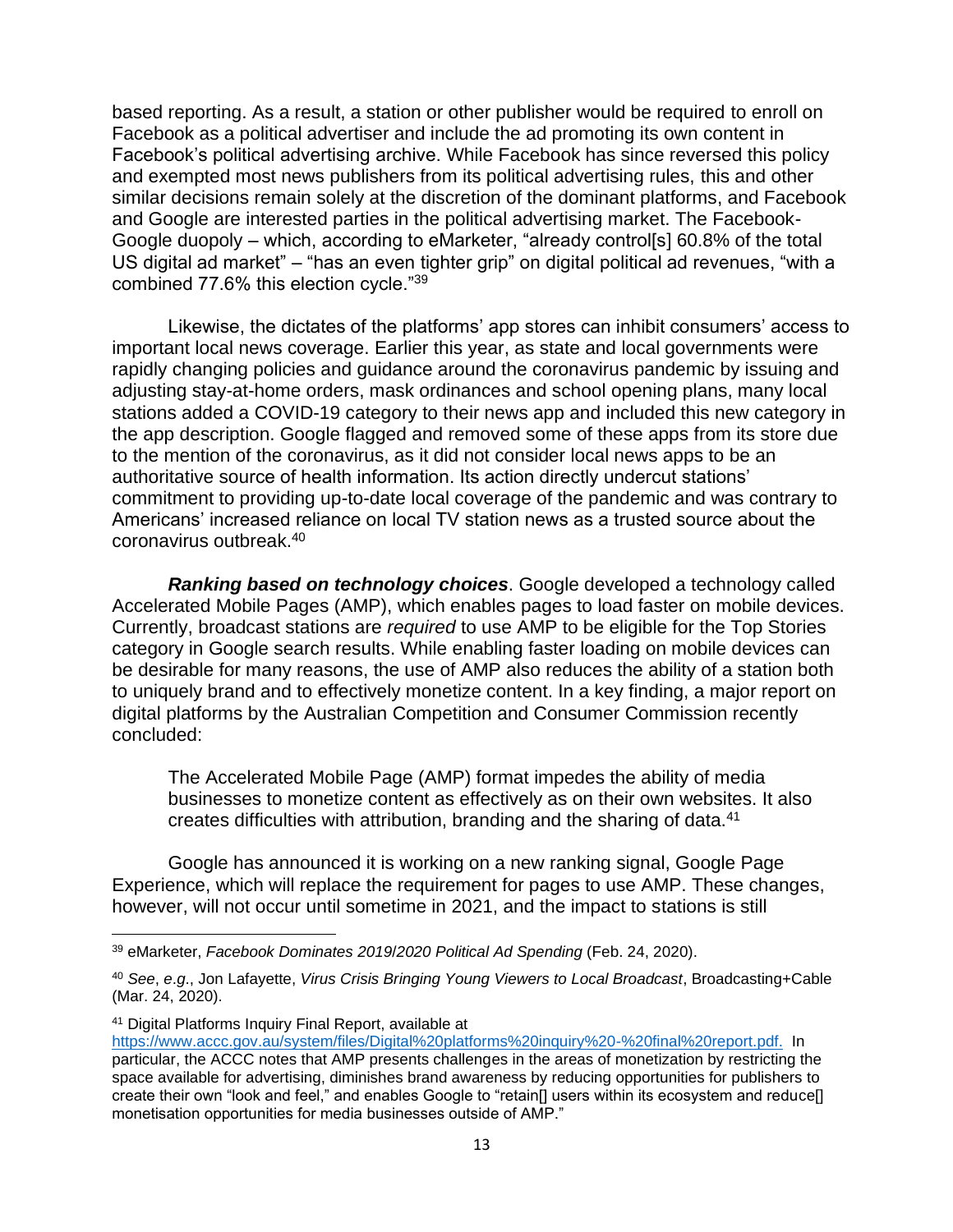unknown.<sup>42</sup> Google's development of AMP illustrates how the dominant digital platforms' control of the technologies that publishers must use to reach audiences works to the competitive disadvantage of news providers, including local broadcast stations.

It is, furthermore, unsurprising that the giant digital companies may use their technological control to further their financial interests. Companies earning billions in advertising revenue have incentives to keep consumers engaged with their platforms, content and apps, thereby increasing their traffic and ad revenues. The power of the platforms, combined with their disincentive to promote the providers of other content including local news, results in unilateral decisions that have worked and continue to work to disfavor local media outlets trying to reach online audiences and compete for consumers' time and attention.

## **B. The Online Platforms' Advertising Limits and Policies Impede Stations' Ability to Effectively Monetize Content and Demonstrate the Platforms' Market Power**

Beyond controlling the technologies that power content discovery, the giant digital platforms also control the technologies underlying online advertising and impose advertising policies that impair stations' ability to fully monetize their own content. Advertising on platforms such as YouTube and Facebook is strictly controlled through the platforms' monetization policies. NAB station members report that the determination of what content is eligible to be monetized, as well as revenue splits between the platform and the content owner, are determined *unilaterally* by the platform. This ability to impose the level of compensation that publishers receive clearly demonstrates that the platforms possess significant market power and undue bargaining power over content providers. With regard to local radio and TV stations specifically, the platforms' advertising policies can prove especially detrimental to local broadcasters compared to national sources and fail to provide the same opportunities that broadcasters have for monetizing content on their own websites.

One example of such an ad policy is the minimum content length to be eligible for monetization. Until very recently, Facebook required that videos be at least three minutes long to include advertising, while individual news stories are often less than three minutes. On June 30, Facebook announced that it is testing monetization opportunities for videos as short as 60 seconds, but these are limited to image ads or post-roll ads, which generate less revenue than the mid-roll ads available for longer-form content.<sup>43</sup> Facebook's policy – even assuming Facebook unilaterally determines to alter it – would still adversely impact local stations' monetization opportunities.

Another issue is the inability of broadcasters to sell their own ad inventory for their content placed on third-party platforms. When platforms sell ad inventory, they typically allow advertisers to select or exclude broad categories of content to run their ads against.

<sup>42</sup> Evaluating page experience for a better web, May 28, 2020, available at [https://webmasters.googleblog.com/2020/05/evaluating-page-experience.html.](https://webmasters.googleblog.com/2020/05/evaluating-page-experience.html)

<sup>43</sup> [https://www.facebook.com/creators/new-ways-to-monetize-on-facebook-instagram.](https://www.facebook.com/creators/new-ways-to-monetize-on-facebook-instagram)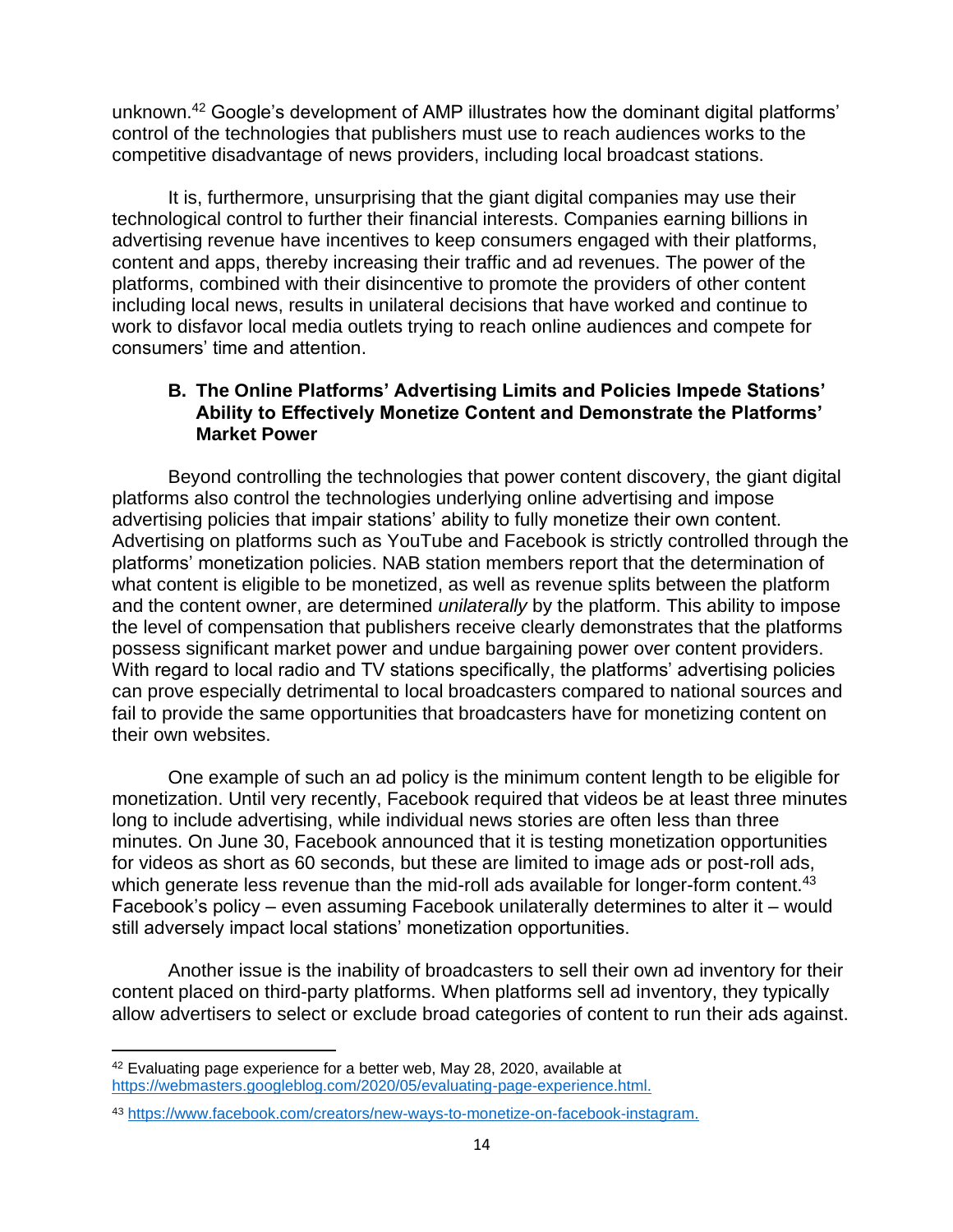News publishers are bundled into a large "news" category that combines respected local broadcasters with clearly partisan and opinion pieces and even fictitious stories. NAB members state that this approach has a negative effect on ad rates for news content on YouTube compared to other categories of content that advertisers find less polarizing.

YouTube offers some more lucrative advertising options, but local broadcasters have generally been unable to avail themselves of these programs. One such program, called YouTube Select, is available to very large, "brand safe" publishers.<sup>44</sup> This invitation-only program does not appear to include local broadcasters. YouTube also offers some media companies the ability to sell their own ad inventories directly, but the criteria are opaque and the program is not available to all broadcasters, particularly those not owned by larger station groups or major networks.<sup>45</sup> Here again, the platforms' unilaterally-set policies operate to the financial detriment of local TV and radio stations serving local communities.

Notably, the online platforms unilaterally decide the share of revenue to be retained by the platform versus the amounts passed on to the actual content providers, which, of course, bear all the expenses of producing the quality content that financially benefits the platforms. As a result of the platforms' market power, local broadcasters see at best 55 percent of the revenue from video ads on YouTube,<sup>46</sup> and reportedly Facebook offers the same revenue share for in-stream ads.<sup>47</sup> This revenue split, coupled with the depression of revenue opportunities resulting from inclusion within an online news category encompassing unreliable "news" sources, results in limited revenue opportunities for broadcasters on these digital platforms.

Even those platforms such as Amazon Fire TV and Roku, which allow publishers to sell their own ad inventory, commonly require publishers to share a percentage of their ad inventory with the platform, in lieu of sharing their ad revenue.<sup>48</sup> This practice effectively forces publishers to surrender control of their own ad inventory to the platforms as a form of payment. Television broadcasters observe that, overall, the terms available on Roku are better for content creators than the terms on other large platforms, including Amazon Fire TV.

Significantly, much of the technology supporting online advertising is owned by the large platforms. Broadcasters and other publishers rely on the third-party technology platforms to manage and serve relevant ads, based on fees set by the platforms for those

<sup>44</sup> [https://www.youtube.com/ads/youtube-select/.](https://www.youtube.com/ads/youtube-select/)

<sup>45</sup> [https://support.google.com/youtube/answer/7438625.](https://support.google.com/youtube/answer/7438625)

<sup>46</sup> [https://adage.com/article/digital/youtube-ad-revenue-disclosed-google-first-time-topped-15-billion-](https://adage.com/article/digital/youtube-ad-revenue-disclosed-google-first-time-topped-15-billion-2019/2233811)[2019/2233811.](https://adage.com/article/digital/youtube-ad-revenue-disclosed-google-first-time-topped-15-billion-2019/2233811)

<sup>47</sup> [https://digiday.com/media/facebook-video-ad-breaks-creators/.](https://digiday.com/media/facebook-video-ad-breaks-creators/)

<sup>48</sup> *See* Roku advertising policy available at [https://developer.roku.com/docs/features/monetization/video](https://developer.roku.com/docs/features/monetization/video-advertisements.md)[advertisements.md](https://developer.roku.com/docs/features/monetization/video-advertisements.md) (requiring that 30 percent of adv inventory be dedicated to Roku with Roku maintaining 100 percent of the revenue on that share). *See also* Amazon Fire TV advertising policy at <https://developer.amazon.com/docs/policy-center/fire-tv-advertising.html> (requiring that 30 percent of ad impressions be provided to Amazon with Amazon retaining all revenue from those impressions).